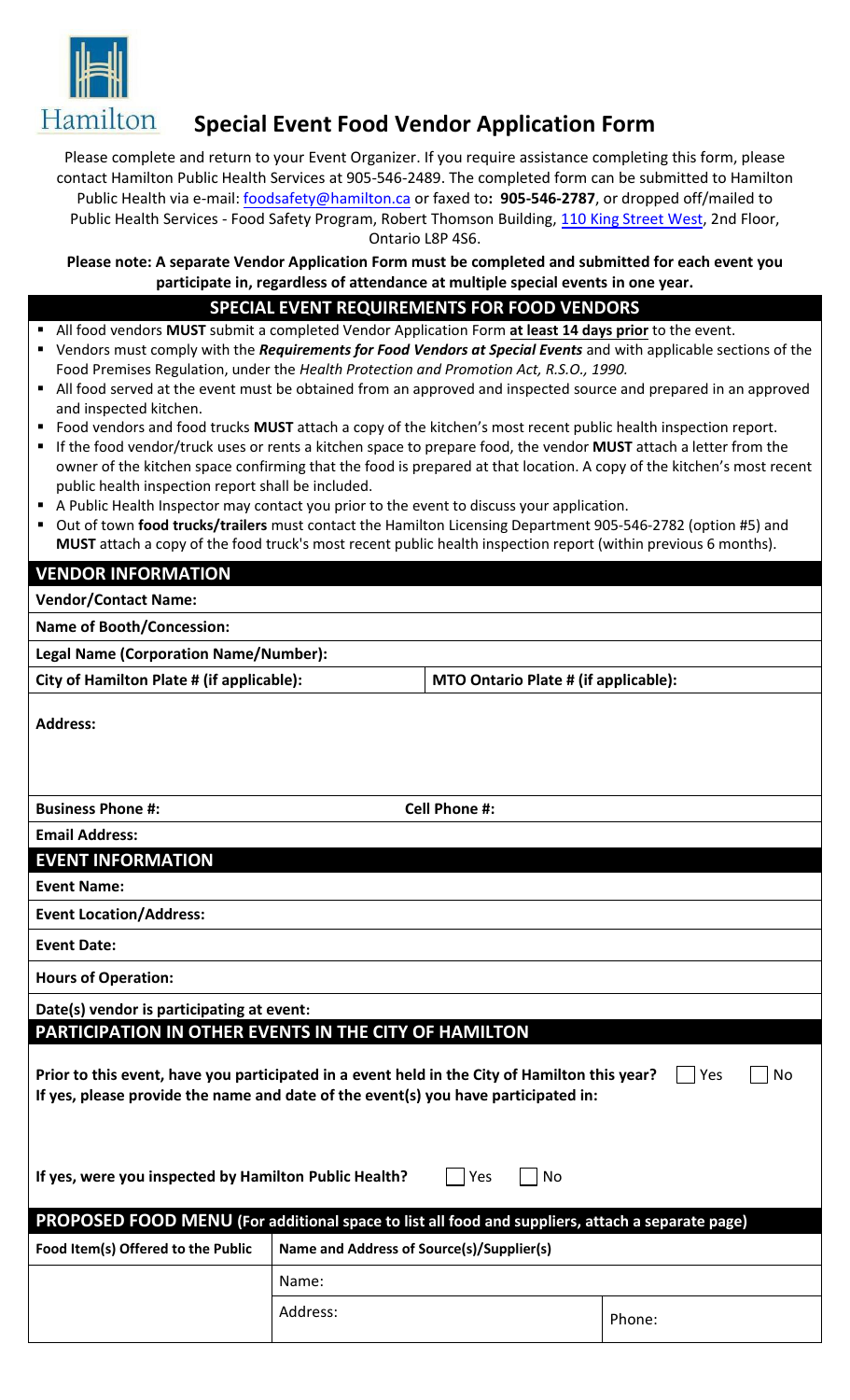|                                                                        | Name:                                                                                                     |                                |
|------------------------------------------------------------------------|-----------------------------------------------------------------------------------------------------------|--------------------------------|
|                                                                        | Address:                                                                                                  | Phone:                         |
|                                                                        | Name:                                                                                                     |                                |
|                                                                        | Address:                                                                                                  | Phone:                         |
|                                                                        | Name:                                                                                                     |                                |
|                                                                        | Address:                                                                                                  | Phone:                         |
|                                                                        | Name:                                                                                                     |                                |
|                                                                        | Address:                                                                                                  | Phone:                         |
|                                                                        | Please Note: Food from an uninspected source is not permitted, including uninspected home prepared foods. |                                |
| <b>FOOD PREPARATION</b>                                                |                                                                                                           |                                |
|                                                                        | Name and address of establishment where food will be prepared PRIOR to the event:                         |                                |
|                                                                        |                                                                                                           |                                |
| Brief description of on-site food preparation methods at event:        |                                                                                                           |                                |
|                                                                        |                                                                                                           |                                |
|                                                                        |                                                                                                           |                                |
| FOOD HANDLING AND DISHWASHING EQUIPMENT                                |                                                                                                           |                                |
|                                                                        | Two (2) compartment dishwashing station                                                                   | Single service eating utensils |
| What type of equipment will                                            | Three (3) compartment dishwashing station                                                                 | Hairnets/hats                  |
| you have on-site? (check all that                                      | Thermometer: coolers/refrigerators, cooking                                                               | Sanitizing solution            |
| apply)                                                                 | Cooking utensils - specify total number:                                                                  | Other (specify):               |
| <b>CLEANING AND SANITIZING</b>                                         |                                                                                                           |                                |
| What type of sanitizer will be                                         |                                                                                                           |                                |
| used for sanitizing utensils and                                       | <b>Quaternary Ammonium (Quats)</b><br>Bleach                                                              | Other(specify):                |
| food contact surfaces?                                                 |                                                                                                           |                                |
| <b>HANDWASHING</b>                                                     |                                                                                                           |                                |
| What type of handwashing                                               |                                                                                                           |                                |
| station will be provided in the<br>food handling/food preparation      | Yes - Fixed Sink                                                                                          |                                |
| area?                                                                  | Yes - Portable sink / temporary handwash station                                                          |                                |
| Please note: it is to be used for<br>handwashing only.                 | No, please explain:                                                                                       |                                |
| Will you have a supply of liquid                                       |                                                                                                           |                                |
| soap and paper towels in a<br>dispenser for handwashing<br>$sink(s)$ ? | Yes<br>No, please explain:                                                                                |                                |